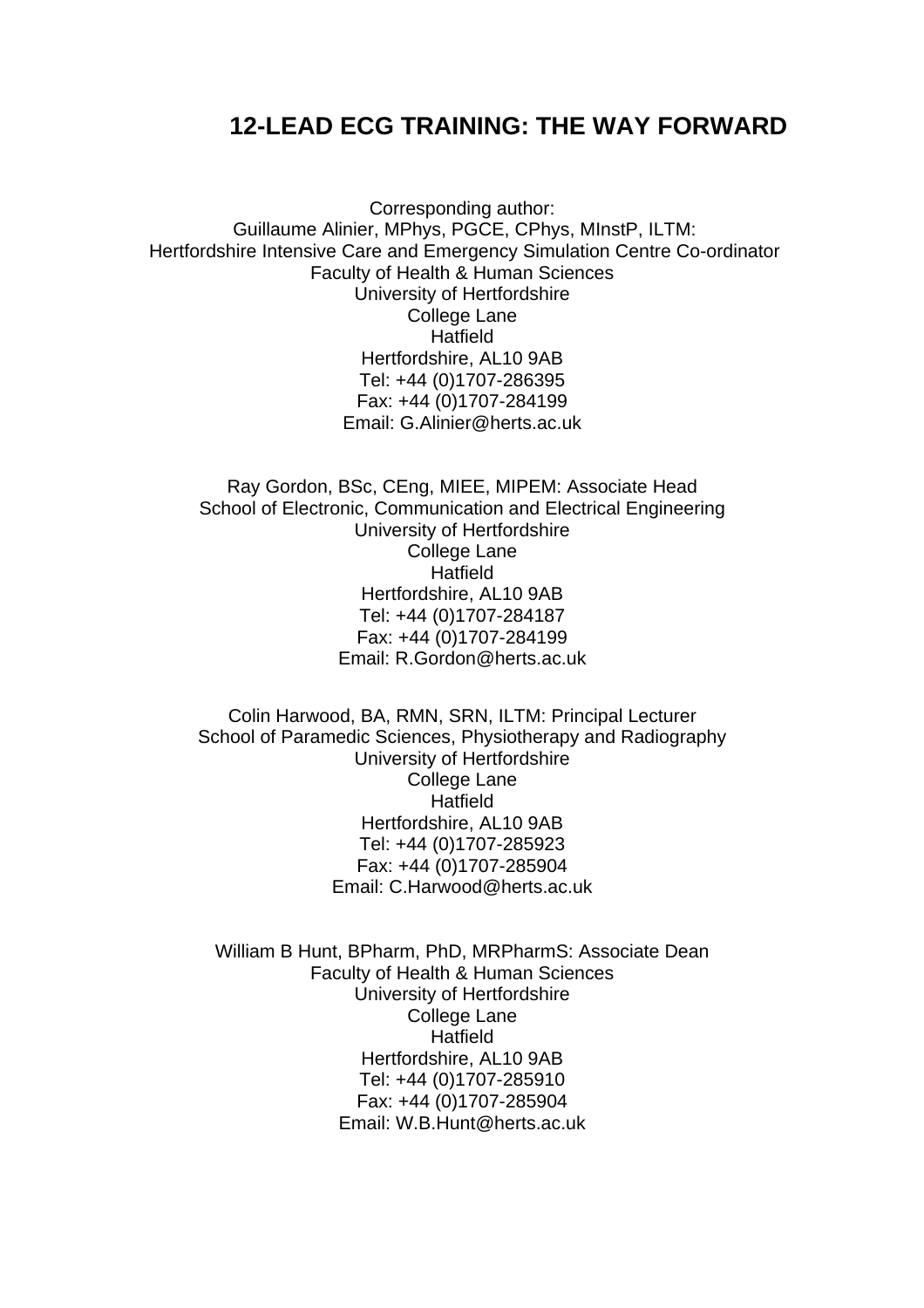#### ABSTRACT

The teaching of electrocardiography (ECG) monitoring has not changed for decades and still very much relies on access to real patients for practice. However there is nowadays an even greater need for modern training tools in this field as more healthcare professionals than ever before need to be trained on 12-lead ECG monitoring techniques. For example in many parts of the country ambulance paramedics use features observed from 12-lead ECG monitoring equipment to determine whether or not a patient can receive pre-hospital thrombolytic therapy. Because important decisions are made without the presence of a cardiologist, it is essential that the training is carried out with the most realistic tools, including tools which give realistic feedback of the consequences of incorrect electrode replacement. Current mannequins for ECG training are designed with protruding electrodes on the chest, which act as cues for trainees. There is therefore a need for a realistic simulation training tool to teach 12-lead ECG interpretation which includes the ability to give this feedback. We are currently working on the development of such a training tool and it is expected that it will be of great interest to medical, nursing and paramedic schools.

# **KEYWORDS**

12-lead, ECG monitoring, training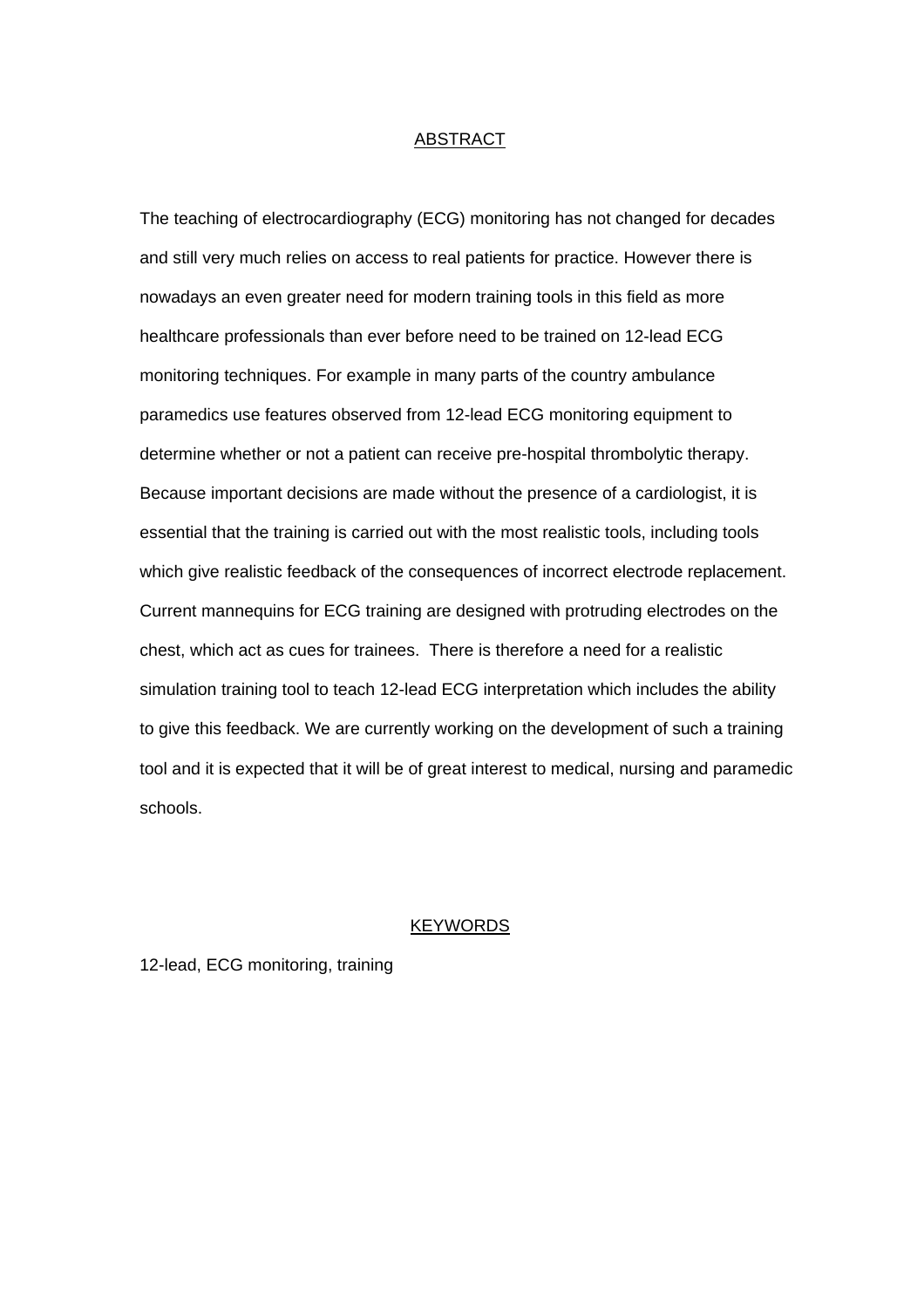#### INTRODUCTION

Despite the increased use of high-tech equipment in healthcare education there are a number of areas where these educational approaches need to be enhanced. Indeed for some of the fundamental physiological measurement techniques used clinically there is no robust teaching tool. For example, a clear understanding of ECG monitoring can be difficult to grasp if the appropriate explanations are not given and if it cannot be practised for real. The appreciation of correct electrode positioning may not be recognised by some students. They may think that as long as each electrode has a good surface contact with the skin the expected normal sinus rhythm signal will be clearly detected and displayed on the ECG monitor. In fact the signal received directly depends on the electrode's location as well as on the contact they have with the skin. The electrodes can figuratively be considered as observers or video cameras looking at the electrical activity of the heart. Depending from which direction the heart is "observed", or monitored, the electrical fields produced by the cells' depolarisation will look different (Garcia & Holtz 2001). This concept is not always very easy to inculcate into people who are trying to learn about ECG monitoring and interpretation. Current training tools do not allow for "free" positioning of electrodes to demonstrate and observe the direct effect lead misplacement may have. Currently, the only option is to use volunteers but this raises a number of issues that will be discussed later. There is a need for an effective and realistic teaching tool to be designed so that this effect can be clearly demonstrated and used for training purposes. This would give trainees the opportunity for safe and extensive training, without ethical concerns or causing any inconvenience to patients. This would benefit and improve the training of healthcare staff who may be called on to deliver thrombolytic drugs, and ultimately to improve patient care.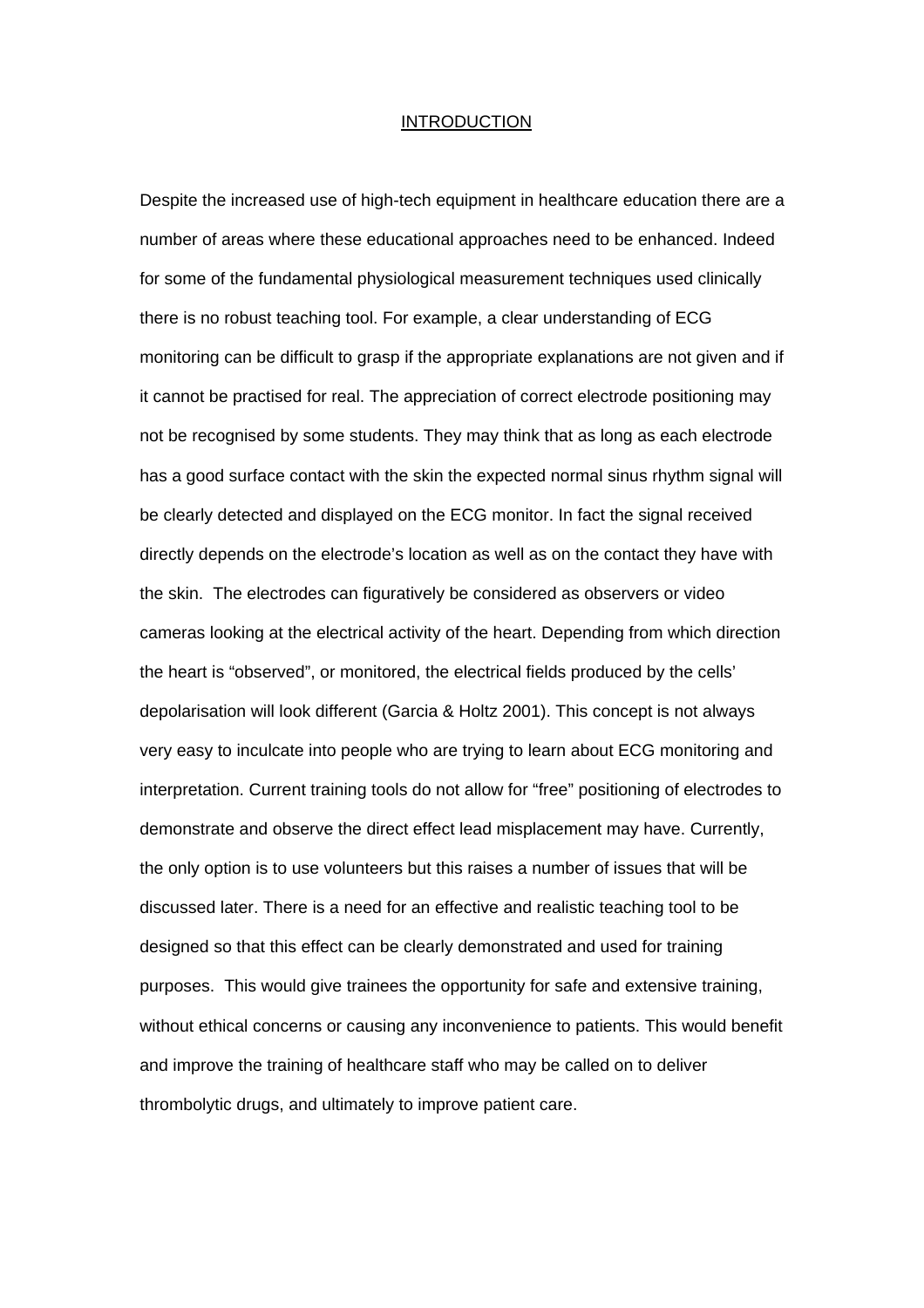# THE CURRENT TEACHING OPTIONS

There is currently a wide range of teaching techniques that can be used to train healthcare professionals in the use of 12-lead ECG monitoring equipment and ECG interpretation (see table 1).

#### Table 1

The methods identified range from traditional lectures and reading material, to the use of a sophisticated training mannequin or software packages. From the most basic to the most advanced, none of the current teaching methods are ideal. The traditional teaching methods have some disadvantages in terms of patient or volunteer consent and discomfort, but also in terms of transferability of skills and teaching effectiveness. Depending on the students' learning types, principles learnt from lectures or books can sometimes be difficult to apply to real life circumstances. The more advanced teaching methods identified in table 1 make use of simulation which can either be screen-based (computer software) or physical (realistic models or mannequins). The principle of realistic simulation as a learning and teaching tool draws its ideas from the theories of experiential learning (Kolb 1984, Cioffi 2001). Experiential learning comes in many different forms and is about giving students the opportunity to experiment or interact with equipment or procedures in order to develop their capabilities (Graves 1993, p 105). Ideally practising is a means of helping students or trainees to become familiar with a specific technique, protocol or piece of equipment by using it repeatedly in its usual environment. In that case the best way to teach how to position the ECG electrodes would be to do it on a patient. In addition to the discomfort caused by the repeated placement and removal of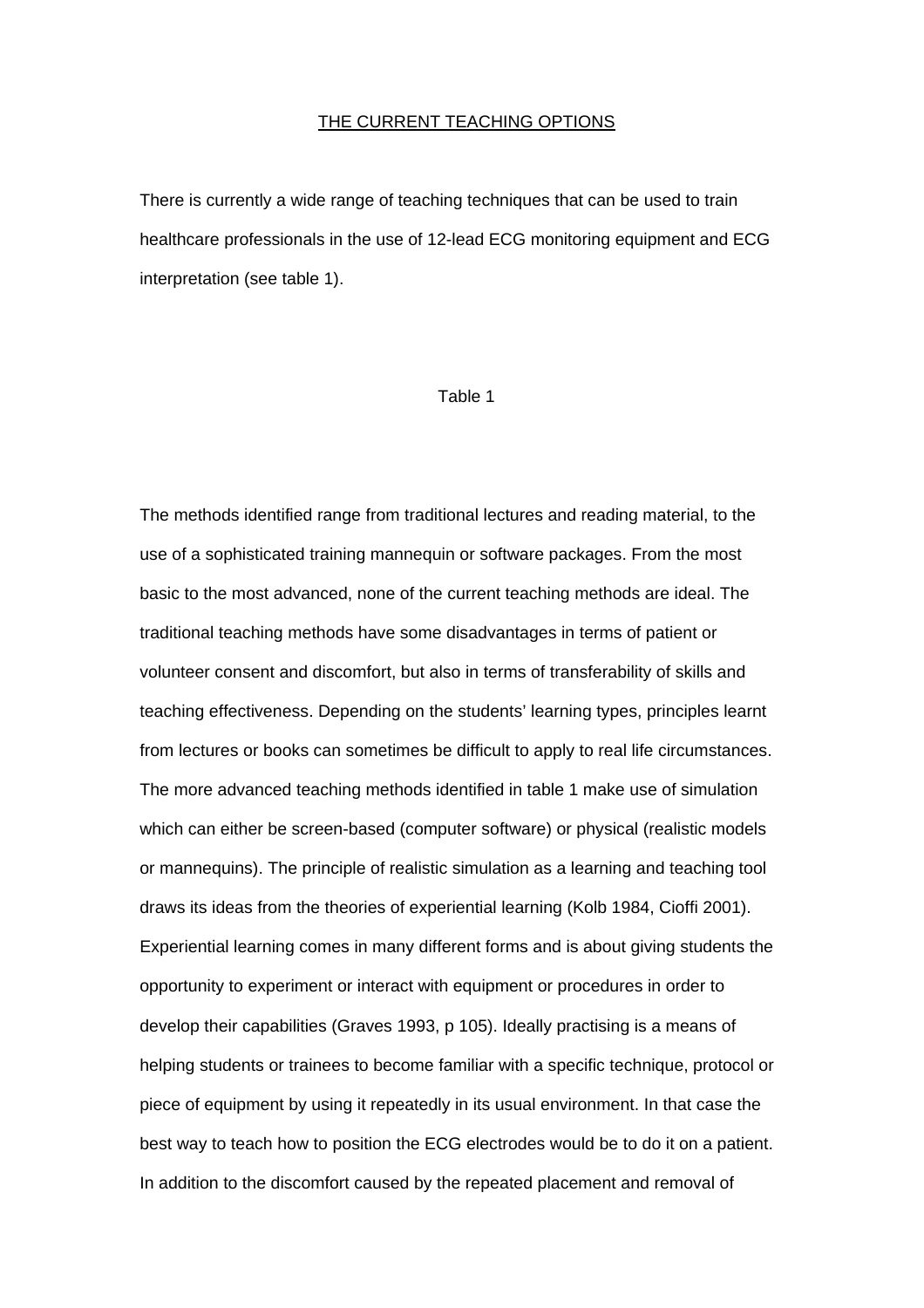electrodes on a patient or volunteer, ethical issues need to be addressed. These would include the use of patients in life threatening situations, or critically ill, or, in the case of volunteers, the potential for discovering unsuspected cardiovascular problems, or to wrongly diagnose a pathology that they do not have, causing them unnecessary stress. In addition, while trainees may be able to see the consequences of incorrect electrode position with normal ECG's, as obtained from volunteers, it is much more difficult to arrange for them to see what these consequences might be in cases of specific abnormalities. There are a number of ECG simulators on the market that can be connected to an ECG machine. They are in fact ECG signal generators presented as a box and very suitable to test ECG machines. Manufacturers generally also offer models of ECG simulators that are internally connected to a mannequin to simulate its ECG output. Some of the major advantages over software ECG training packages are that they allow for the palpation of physical landmarks by candidates and generally enable real ECG monitoring equipment to be connected on them. However, until now the technology used is such that mannequins have apparent chest connectors, hence limit the possibilities of positioning errors by trainees.

## BACKGROUND INFORMATION

Our simulation centre was opened in 1998 and provides a realistic clinical environment simulating a 3-adult bed Intensive Care Unit with paediatric and neonatal facilities. Work has been ongoing on the development of technological aspects of medical simulation to facilitate teaching. The centre is equipped with a range of sophisticated adult patient simulators, and other mannequins and part-task trainers such as airway management or cannulation models. Funding was provided for 3 years by the British Heart Foundation (BHF Project number: Edcomm/Oct98/9d) to investigate the effect of simulation training in the retention of knowledge and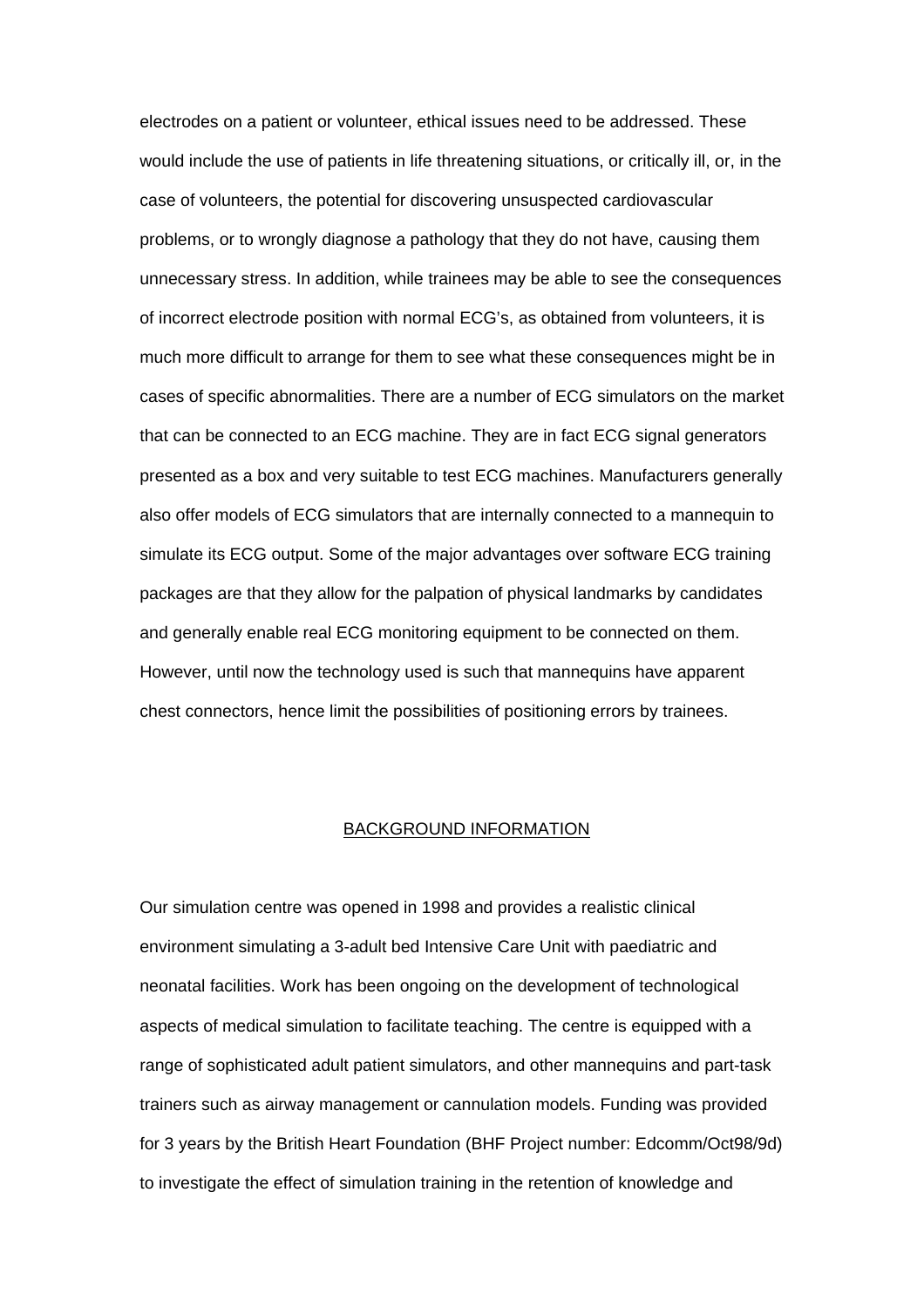nursing acute care skills using Objective Structured Clinical Examinations (Series of short practical and theoretical tests) as a comparative assessment tool (Alinier et al 2004). The combination of our increasing activity in the field of medical simulation training and our internal growing demand for 12-lead ECG teaching, primarily for paramedic educational requirements, has lead us to consider the development of a new training tool, as presented later in this paper.

# THE NEED FOR 12-LEAD ECG

Coronary Heart Disease (CHD) caused over 135,000 deaths in the UK in 1998 (Peterson et al 2000). Each minute is critical for a patient with CHD or complaining of chest pain. Rapid and accurate diagnosis of such patients is of utmost importance and can only be achieved if staff receive adequate training. 12-lead ECG is a key investigation element for the diagnosis of CHD. Healthcare practitioners need to be trained in the appropriate use of this monitoring technique and in the delivery of thrombolytic therapy. It includes the placement of up to 10 electrodes on a patient's chest at precise locations and the interpretation of the traces captured to confirm or refute the diagnosis and the need for thrombolysis. For this reason there is a national increase in the use of 12-lead ECG in the hospital and pre-hospital setting. Research has already shown that accurate and early diagnosis of a myocardial infarction can be achieved by a trained paramedic, and this can be a basis for earlier thrombolysis (Furber et al 1996). The speed and accuracy of diagnosis required demands a high level of confidence and skill on the part of the health professional involved. There is currently no other option but to train on real patients, which is where mistakes are not allowed as they can cost their lives. High quality, sophisticated teaching tools are required to achieve this level of skill.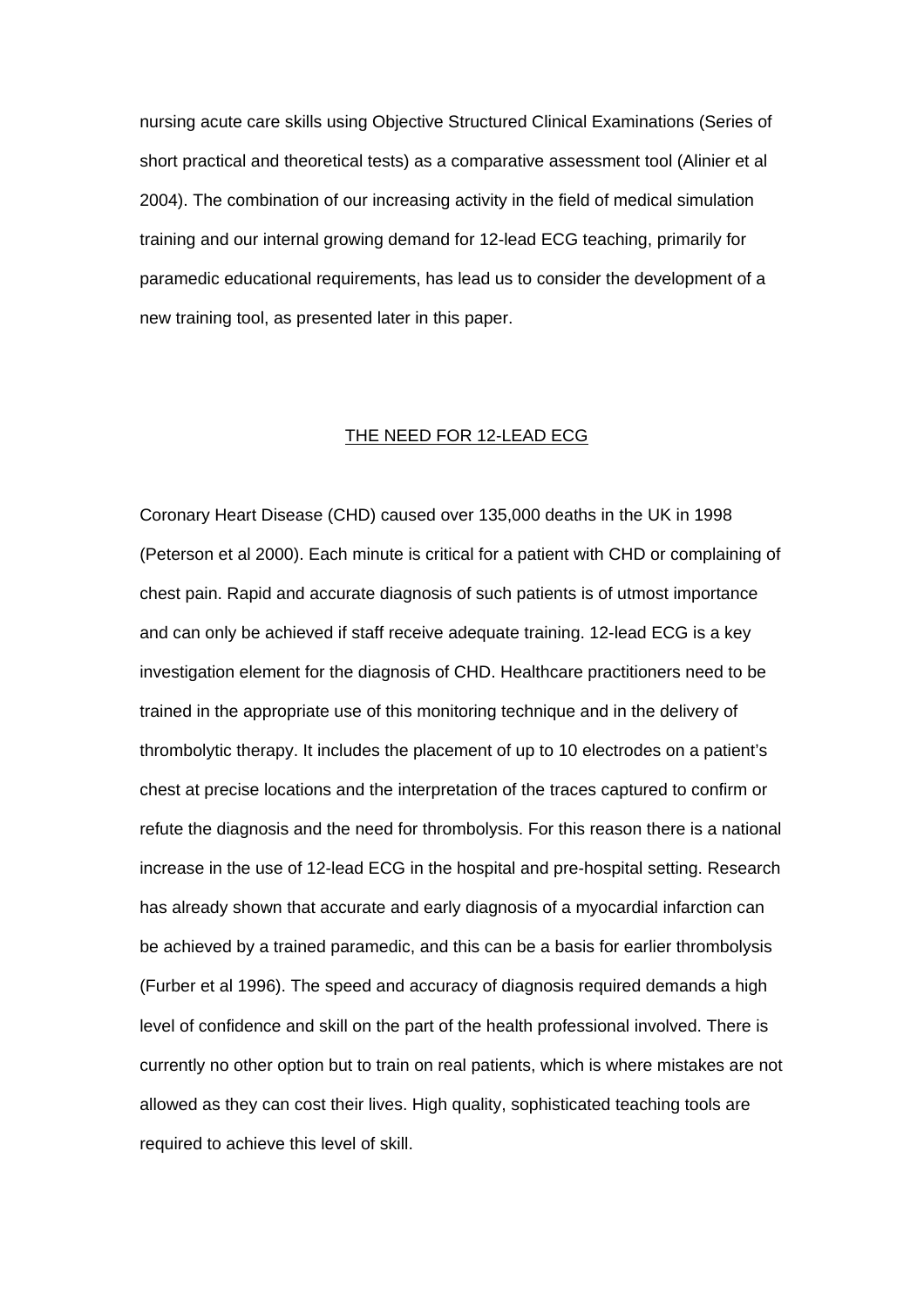The new guidelines of the National Service Framework (NSF) for CHD (DoH 2000) emphasise the need to improve the current healthcare provision system. The UK Government is committed to building a new NHS to reduce inequalities, improve health, and raise the quality of care (DoH 2000). A significant part of the proposed 10-year plan is to reduce premature death from CHD in UK. To meet this aim, the prevention, diagnosis and treatment of CHD is being revised. A European study showed that pre-hospital thrombolysis by paramedics could reduce short-term mortality by 16% (Boissel 1995). Taking into consideration that around 12% of paramedic journeys involve patients with cardiac chest pain and that 4% of them would qualify for pre-hospital thrombolysis (Weaver et al 1990, Weaver et al 1993), the need to implement new treatment protocols becomes even more urgent. As a result ambulance and A&E services are expected to help reduce the call-to-needle time for thrombolysis at a national level by improving response times and by administrating thrombolytic drugs when appropriate. To that effect the proficient use of 12-lead ECG monitoring technique will soon become a requirement for over 8500 registered paramedics (CPSM 2001) and part of the 170,000 qualified nurse workforce (DoH 2001) in order to deliver care related to myocardial infarctions or other chest pain related conditions, thereby improving the standard of care delivered to patients. Nursing and paramedic staff will therefore be required to assess whether a patient can be treated with thrombolytic drugs in case of a suspected cardiac problem. Part of this assessment relies on the use of a 12-lead ECG to confirm or refute the diagnosis. The assessment criteria used to determine whether or not thrombolysis is carried out include a number of features observable from an ECG such as abnormal ST elevation, QRS width, and atrioventricular block (JRCALC 2001, EMAS 2002). Important clinical decisions will be made upon the basis of these assessments, and whether or not the ECG was performed correctly is crucial.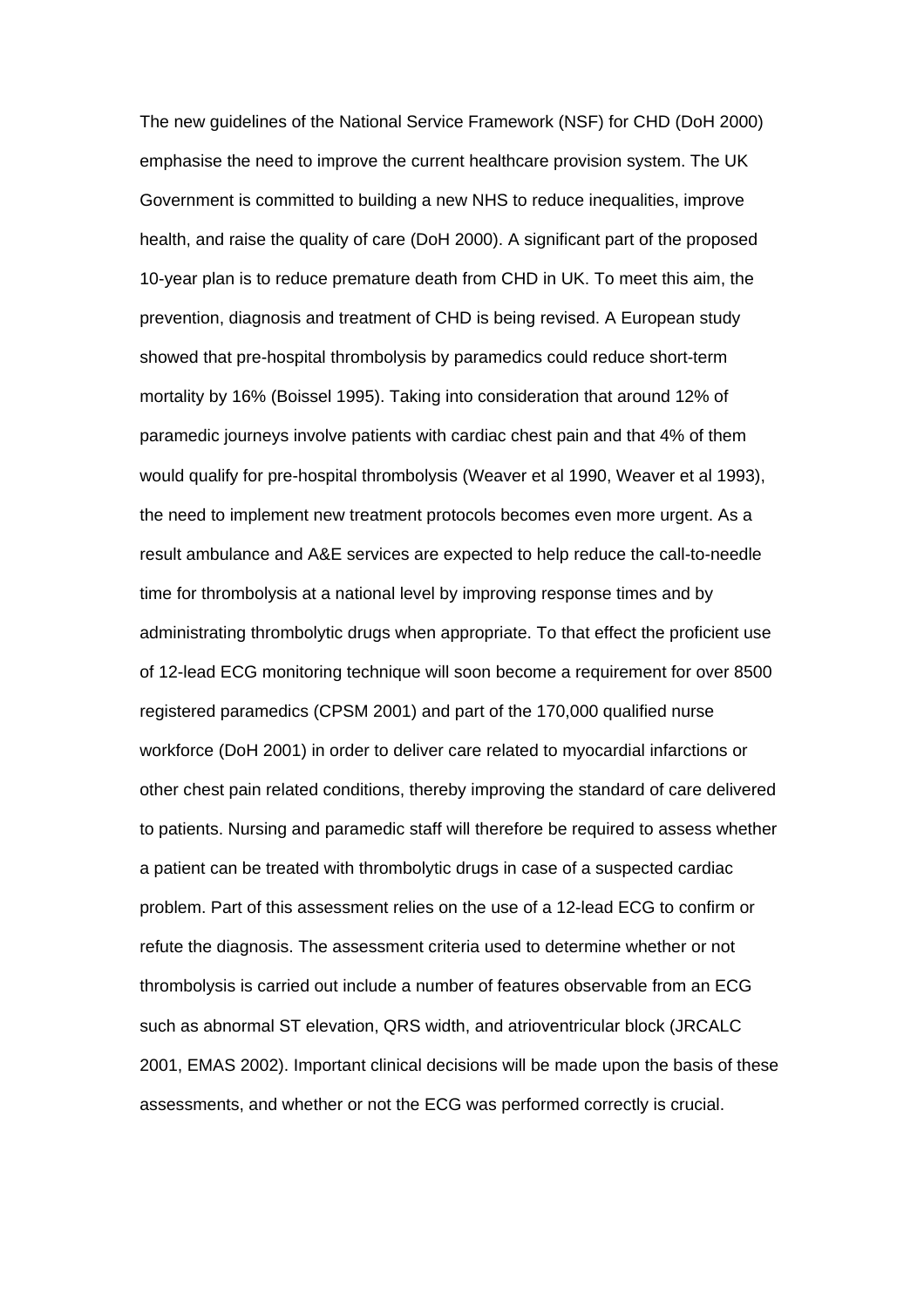Key to the successful implementation of this programme will be the quality of the staff delivering the treatment. This will depend to a great extent on the appropriateness of nurses, paramedics and A&E staff, as well as on the training they receive. The executive summary clearly specifies that "those responsible for education will be expected to provide opportunities which help put the NSF into practice" (DoH 2000, p. 11). Errors made in taking the ECG, such as the misplacement of electrodes can cause incorrect interpretation, misdiagnosis, and subsequent improper treatment of the patient (Heden et al 1995, Pastor et al 2001). Educational processes and tools which permit students to gain a high level of competence in this area are therefore vital. However, as it has already been highlighted, there is currently no adequate training tool to help the acquisition of these skills as one comprehensive package. Current full body simulators rely mainly on the intervention of the trainer to assess the action taken by the students and make the appropriate change, and screen-based simulators do not offer the required level of realism needed to acquire the physical examination skills to appropriately locate the ECG electrodes. There is therefore a need for an efficient training tool to replace the use of real persons to teach 12-lead ECG monitoring techniques. The ideal teaching tool for the placement of ECG electrodes would consist of a realistic mannequin generating ECG waveform according to the positioning of each electrode.

Picture 1

# PROPOSED 12-LEAD ECG TRAINING MODEL

Our current research aims at developing an accurate and realistic training mannequin that will allow for electrodes to be placed anywhere on its chest, provide a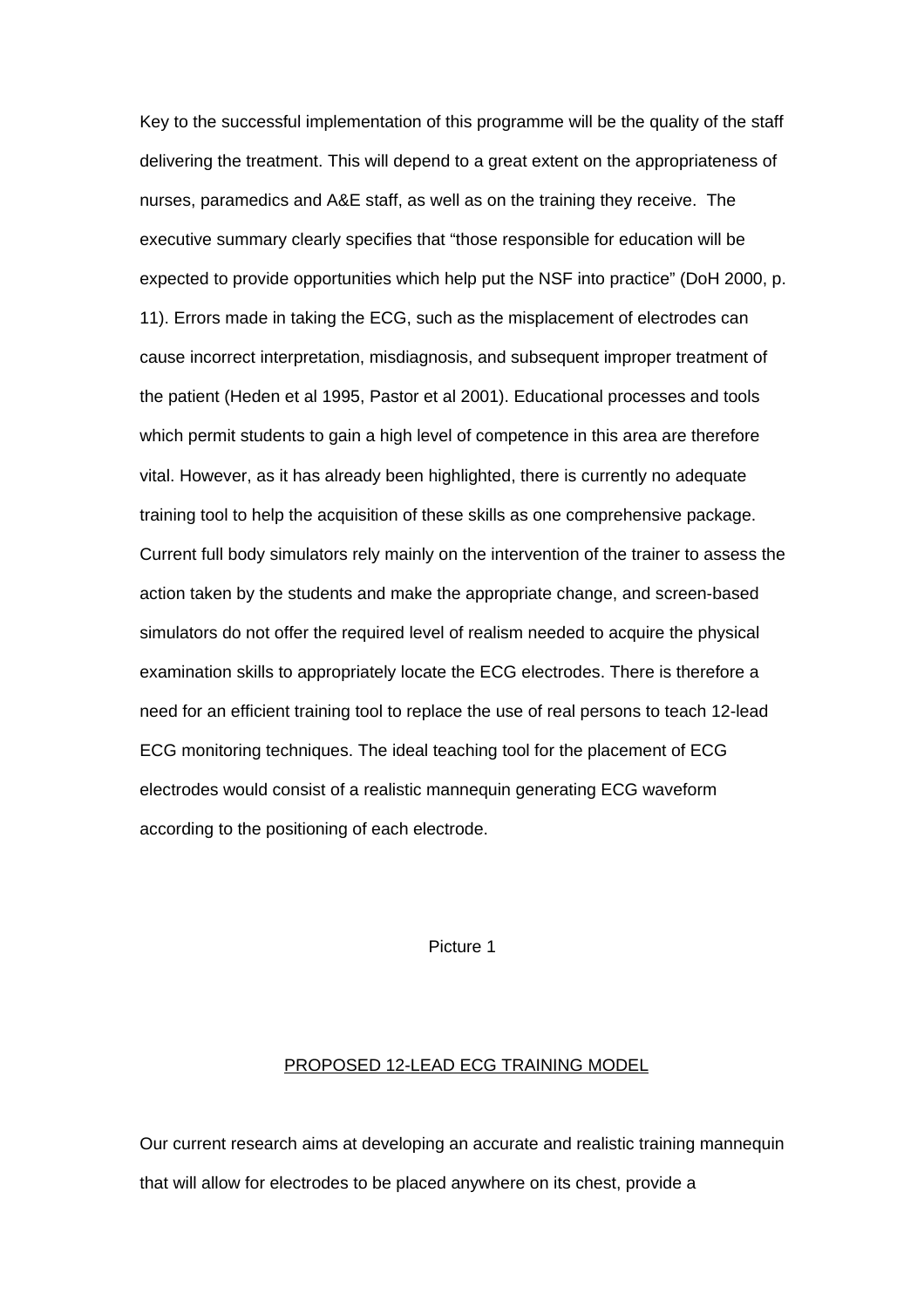corresponding 12-lead ECG trace on a real patient monitor, be able to present a range of cardiac pathologies, and to respond to drug administration such as thrombolytic therapy. The system would have to be able to recognise each of the 10 leads attached to the mannequin so that, for example, inversion of any of the leads would result in an inverted signal on the ECG monitor. Ideally the training system could be used with any type of ECG monitoring equipment with up to 10 physical leads, from which the 12-lead ECG traces are obtained. The main novelty will be that the chest of the mannequin, which will have to be very realistic and include all anatomical landmarks, will need to allow the system to recognise the electrodes' position without requiring apparent chest connectors already in place (Picture 1). It would oblige the students to think where they should stick the electrodes and the corresponding ECG leads. This coupled with the fact that a corresponding and accurate 12-lead ECG will have to be displayed, corresponding to the degree and nature of electrode misplacement will be the major technological challenges of this project. Although much basic work has been done, the precise different approaches that can be adopted to develop a software model to simulate realistic results are still being investigated. Modelling of the effect of thrombolytic drugs on 12-lead ECG traces also needs to be researched and developed. The ultimate product of this project will be an interactive 'model-driven simulation' tool which reacts in a realistic way to both correct and erroneous students actions in ECG assessment. Such a development would be valuable in training students to safely apply and practise their skills. It could be used without interruption, as, contrarily to a patient or a volunteer, the mannequin could cope with being used continuously and in turn by large numbers of students. A mannequin that enables ECG traces to be observed on a monitor according to the actual position of the electrodes would certainly enable students to become more familiar with placement of electrodes for 12-lead ECG monitoring, the recognition of dysrhythmia or common monitoring problems.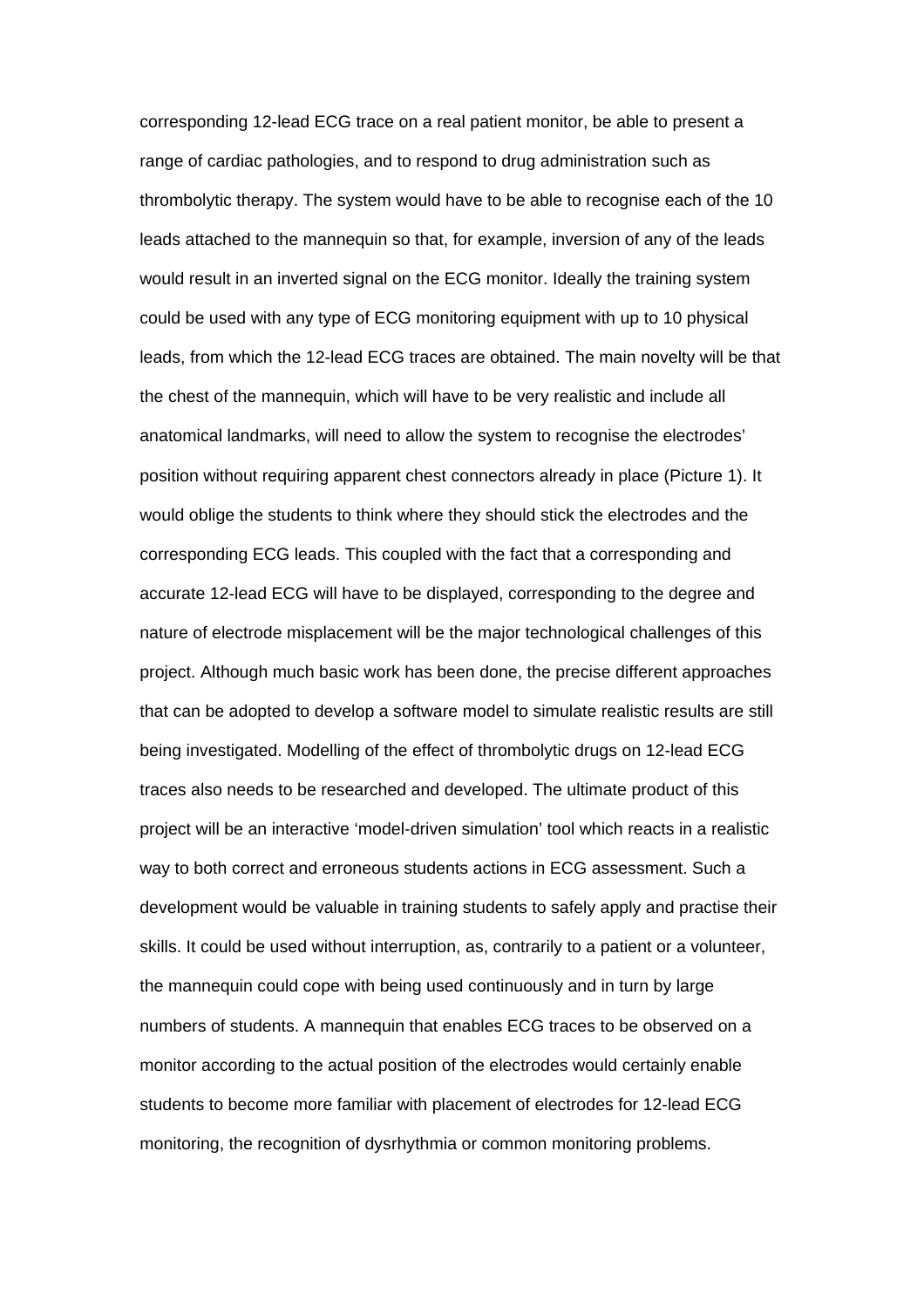#### **DISCUSSION**

There is a real interest in trying to develop effective teaching methods related to the use and interpretation of ECG (Bowler 1996) but the development of such technology without specific support is a permanent challenge and in our case has until now relied on the motivation of the team members, the inter-Faculty collaboration, and the cooperation with other institutions. Over the past few years, 12-lead ECG has increasingly become a standard clinical examination procedure, and is being used in a greater number of healthcare disciplines. It proves to be a very valuable piece of monitoring equipment when it comes to diagnose heart problems, but it also proves more complex to use than a traditional 3 or 4-lead ECG, normally used to simply monitor the regularity and pace of the heart. In the near future all UK ambulance services will have to replace their current  $3 - 4$  lead monitoring systems with 12-lead ones, which means that a great number of staff, as quantified earlier in this paper, will require appropriate training. This need has been identified because paramedic 12-lead ECG diagnosis helps in reducing the delay times before the injection of thrombolysis by permitting earlier identification of victims of Myocardial Infarction (MI) and enabling their admission directly to a coronary care unit (Furber et al 1996).

It is expected that the closer to the real thing the training medium or material can be, the more profitable the experience is for the student. Developing a system that tries to replicate a particular function of a human being is rarely straightforward. One of the two key challenges of this project, which are namely the recognition by the system of the exact position of the electrodes and the development of a cardiac model to produce a corresponding 12-lead ECG trace, has been solved. Another important aspect of the development of a modern and realistic ECG training tool is that its shape and forms actually need to resemble a real patient rather than a very fit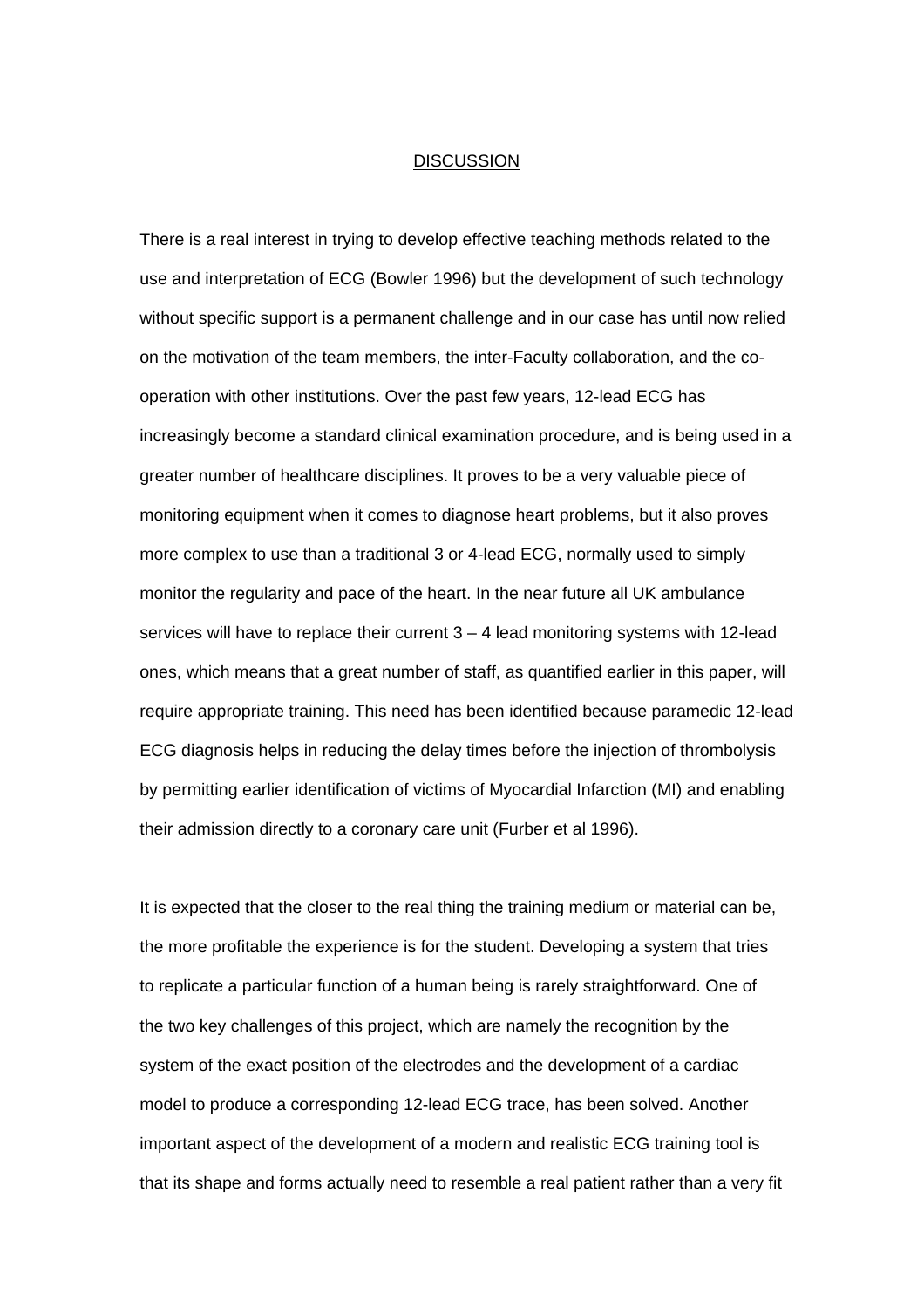person. The skills acquired when learning how to position ECG electrodes on a fit patient simulator are not always readily transferable to an obese or female patient. Developing an adaptable ECG training system would greatly enhance its usefulness. It is greatly hoped that our project will be taken further in the years to come in order to benefit healthcare professionals and ultimately, the patient community.

## **CONCLUSION**

Although thrombolytic drugs appropriately administered can save a life, judgemental error or misdiagnosis due to a poor ECG trace or misinterpretation could have a lifethreatening outcome for the patient. The development of a new ECG training model would help health care staff to acquire important skills that would contribute to the saving of life. The medical training device that we are proposing to develop has long been wanted by clinical trainers and trainees as there is currently no adequate training tool to teach 12-lead ECG acquisition and interpretation. The University research team has found a solution to the first challenge of this project which is the detection of electrodes' positions and built a prototype that needs to be further developed. The next step is the software development of the project to display the corresponding ECG. The system described above would allow users to fully explore and understand the principles of 12-lead ECG without causing discomfort to patients or putting them at risk. With or without expert supervision, it could enable trainees to appreciate the importance of correctly placing the electrodes on the patient's chest and observe the effect on the ECG traces. This would enable more staff to be trained on the use and interpretation of 12-lead ECG, as well as on the appropriate administration of thrombolytic drugs. Patients would benefit by being cared for by better prepared healthcare professionals and receive earlier treatment.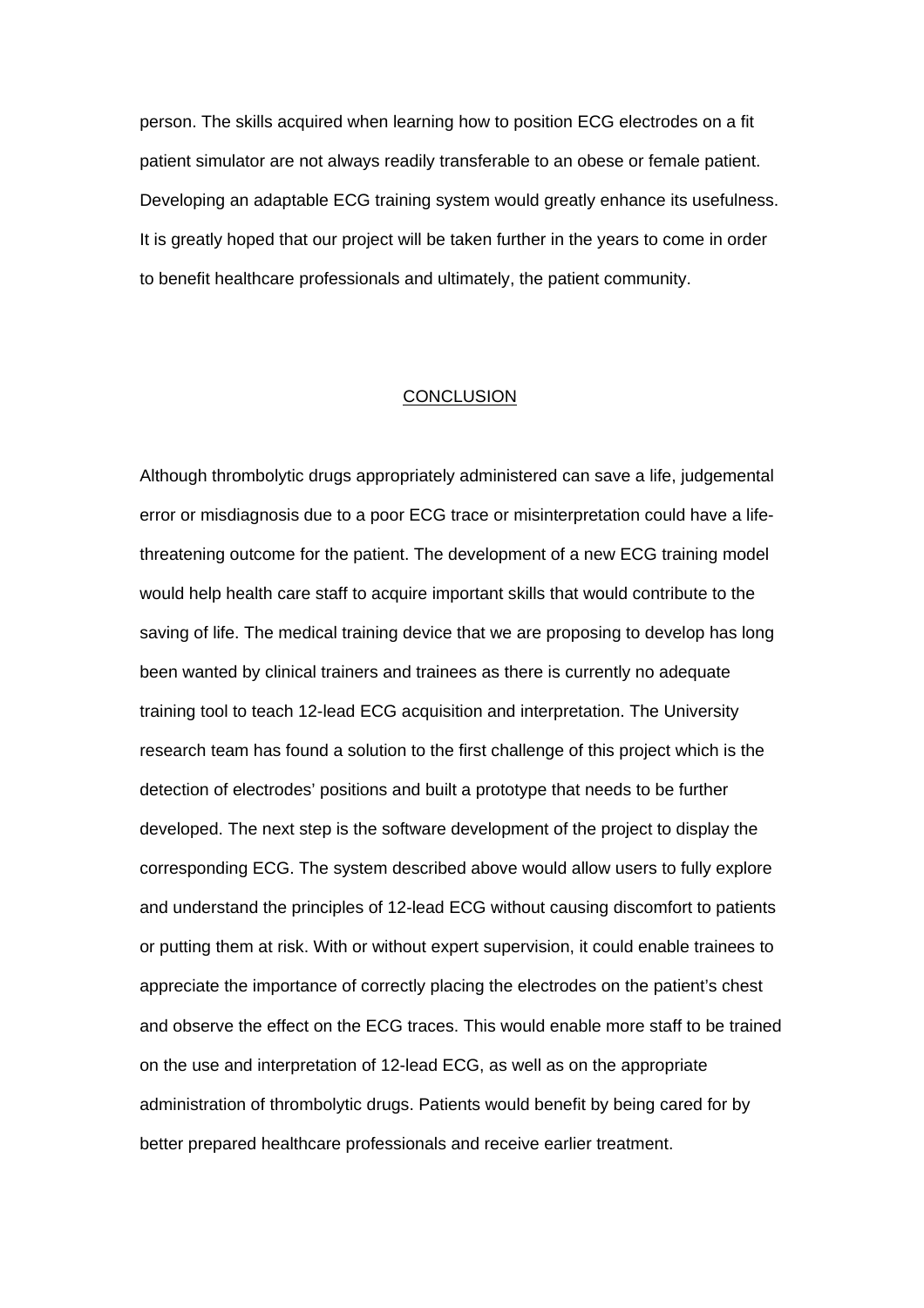## ACKNOWLEDGEMENTS

The authors of the article would like to thank Mr Anthony Herbland, from the School of Electronic, Communication and Electrical Engineering at the University of Hertfordshire for his technical advice on the design of the hardware prototype, as well as placement students from the Department of Physical Measurements, Institut Universitaire Technologique of Evreux, which is part of the University of Rouen (France) for their work on the project. We are also very grateful to Mr Bryan McClure, from the department of Marketing and Communications, for his perseverant support and encouragements to carry on working on this project.

## REFERENCES

Alinier G, Hunt WB, Gordon R, 2004. Determining the effect of realistic simulation in nurse education: Study design and initial results. Nurse Education in Practice 4(3), 200-207

Boissel, J.P., 1995. The European Myocardial Infarction Project: an assessment of pre-hospital thrombolysis. International Journal of Cardiology. 49, S29-S37

Bowler, G., 1996. ECG and arrhythmias during resuscitation: a new educational package from the resuscitation council (UK). Resuscitation 31(3), 34-34

Cioffi, J., 2001. Clinical simulations: development and validation. *Nurse Education Today* 21(6), 477–486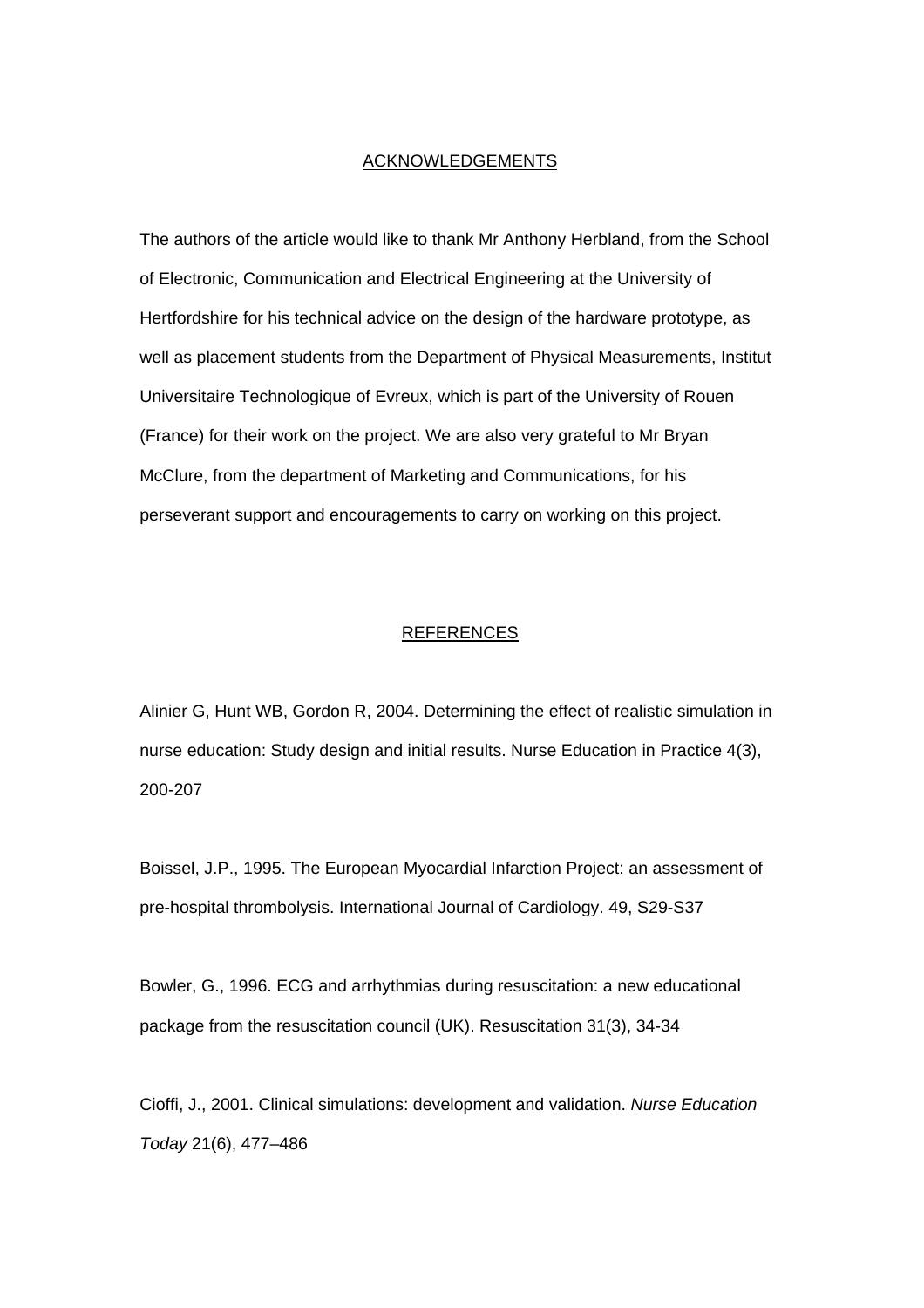Council for Professions Supplementary to Medicine. Annual Report 2001-2002. Park House, 184 Kennington Park Road, SE11 4BU. London

Department of Health, 2001. NHS Hospital and Community Health Services. Non-Medical Workforce Census – England: 30 September 2001. Table 1.5b, p9. ISBN 1 84182 495 X

Department of Health, 2000. National Service Framework for Coronary Heart Disease. Executive Summary.

(http://www.dh.gov.uk/assetRoot/04/05/75/25/04057525.pdf) accessed on the 6/07/05

East Midland Ambulance Service NHS Trust, 2002. A comparison Review of Pre-Hospital Thrombolysis Pilot Times in a Rural/Urban Area of the East Midlands. Published on the website of The National Clinical Effectiveness Programme of the Ambulance Service Association (http://www.asancep.org.uk/PHTTIMEA.pdf) accessed on the 6/07/05

Furber, R., Thomas, B., Joy, A., Adamowicz, M., Millar-Craig, M., 1996. Paramedic 12-lead ECG diagnosis with direct admission to coronary care results in reduction in delay to thrombolysis. Resuscitation 31(3), 20-20

Garcia, T.B., Holtz, N.E., 2001. 12-lead ECG : The Art of Interpretation. Jones & Bartlett Publishers, London.

Graves N, 1993. Learner-managed-learning: Practice, Theory and Policy. Leeds: Higher Education for Capability/World Education Fellowship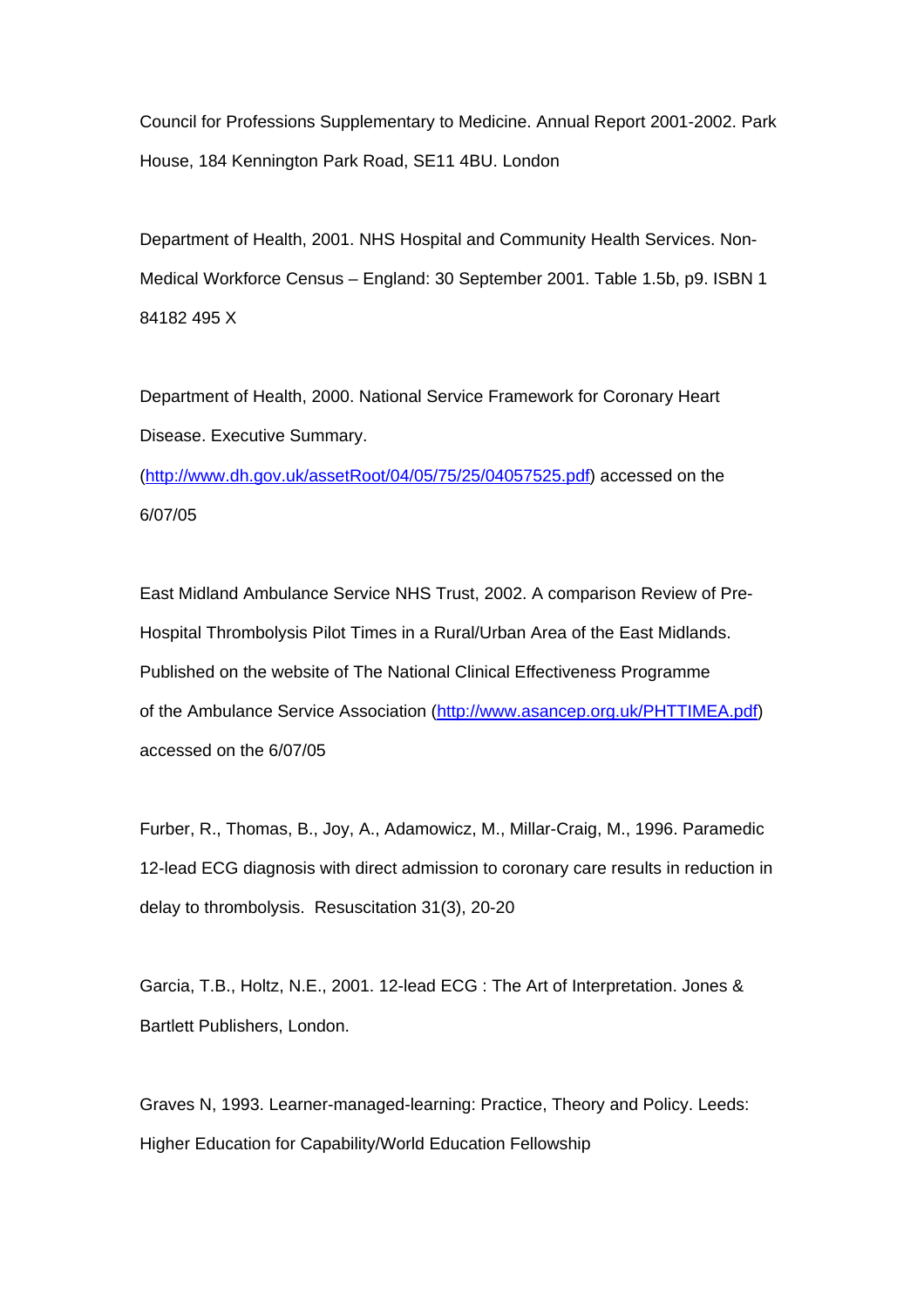Heden, B., Ohlson, M., Edenbrandt, L., Rittner, R., Pahlm, O., Peterson, C., 1995. Artificial Neural Networks for recognition of Electrocardiographic Lead Reversal. American Journal of Cardiology 75 (14), 929-933

Joint Royal Colleges Ambulance Liaison Committee, 2001. National Clinical Audit of AMI including prehospital thrombolysis. Published on the website of The National Clinical Effectiveness Programme of the Ambulance Service Association (http://www.asancep.org.uk/ami.htm) accessed on the 6/07/05

Kolb, D., 1984. Experiential Learning: Experience as the Source of Learning and Development. , Prentice-Hall, Englewood Cliffs, NJ

Peterson, S., Press, V., Rayner, M., 2000. Coronary Heart Disease Statistics. British Heart Foundation Database. London

Pastor, J.A., Castellanos, A.C., Myerburg, R.J., Pallares, D.S., 2001. Apparent misplacement of chest electrode on left leg: a unique example of electrodal confusion. American Journal of Cardiology 88 (7), 829-830

Weaver, W.D., Cerqueira, M., Hallstrom, A.P., Litwin, P.E., Martin, J.S., Kudenchuk, P.J., Eisenberg, M., 1993. Prehospital initiated versus hospital-initiated thrombolytic therapy: The Myocardial Infarction Triage and Intervention Trial. Journal of American Medical Association 270 (10), 1211-1216

Weaver, W.D., Eisenberg, M.S., Martin, J.S., Litwin, P.E., Schaeffer, S.M., Ho, M.T., Kudenchuk, P., Hallstrom, A.P., Cerqueira, M.D., Copass, M.K., Kennedy, J.W., Cobb, L.A., Ritchie, J.L., 1990. Myocardial Infarction Triage and Intervention (MITI)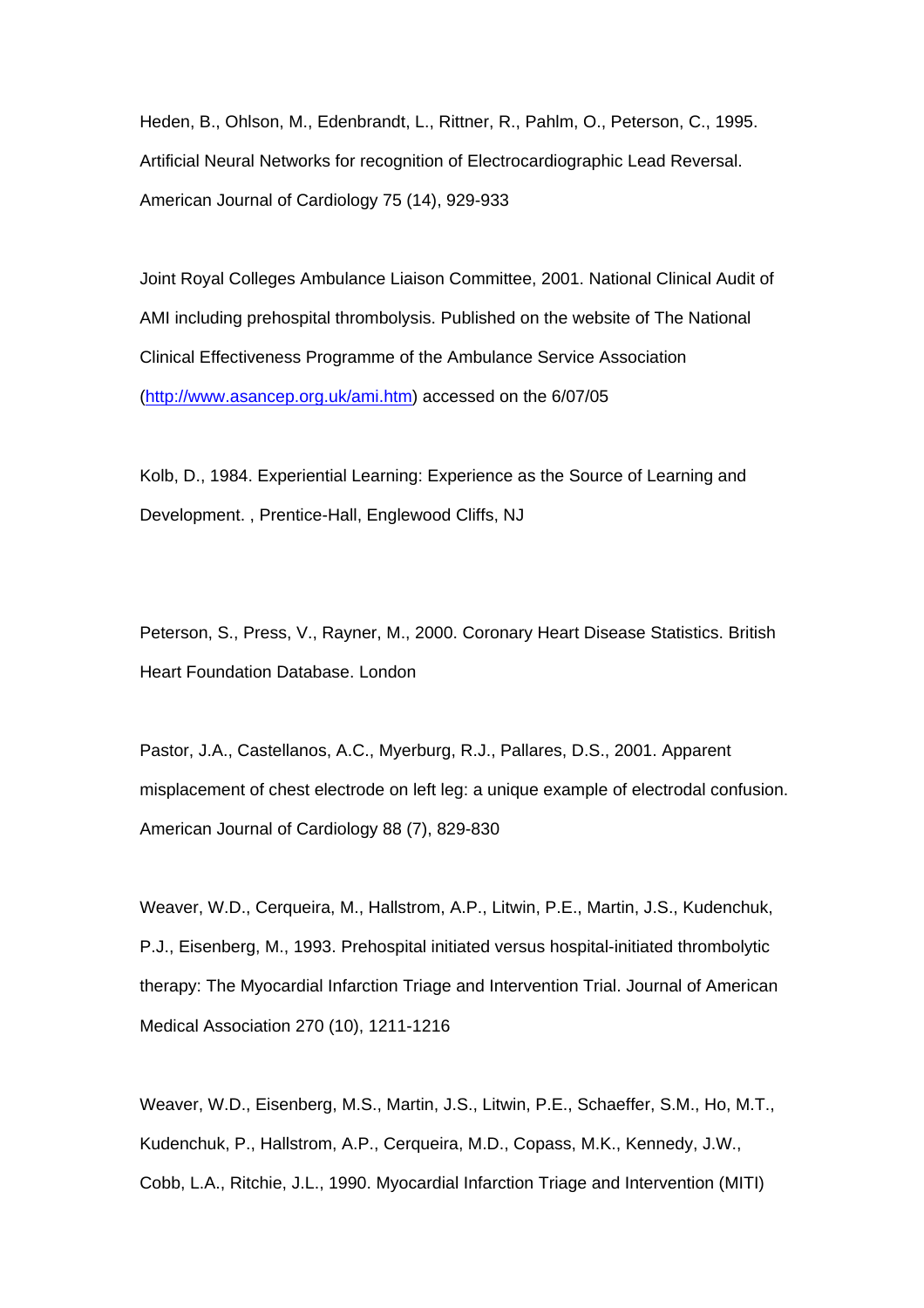Project Group - Phase 1: Patient characteristics and feasibility of prehospital initiation of thrombolytic therapy. Journal of American College of Cardiology 15 (5), 925-931